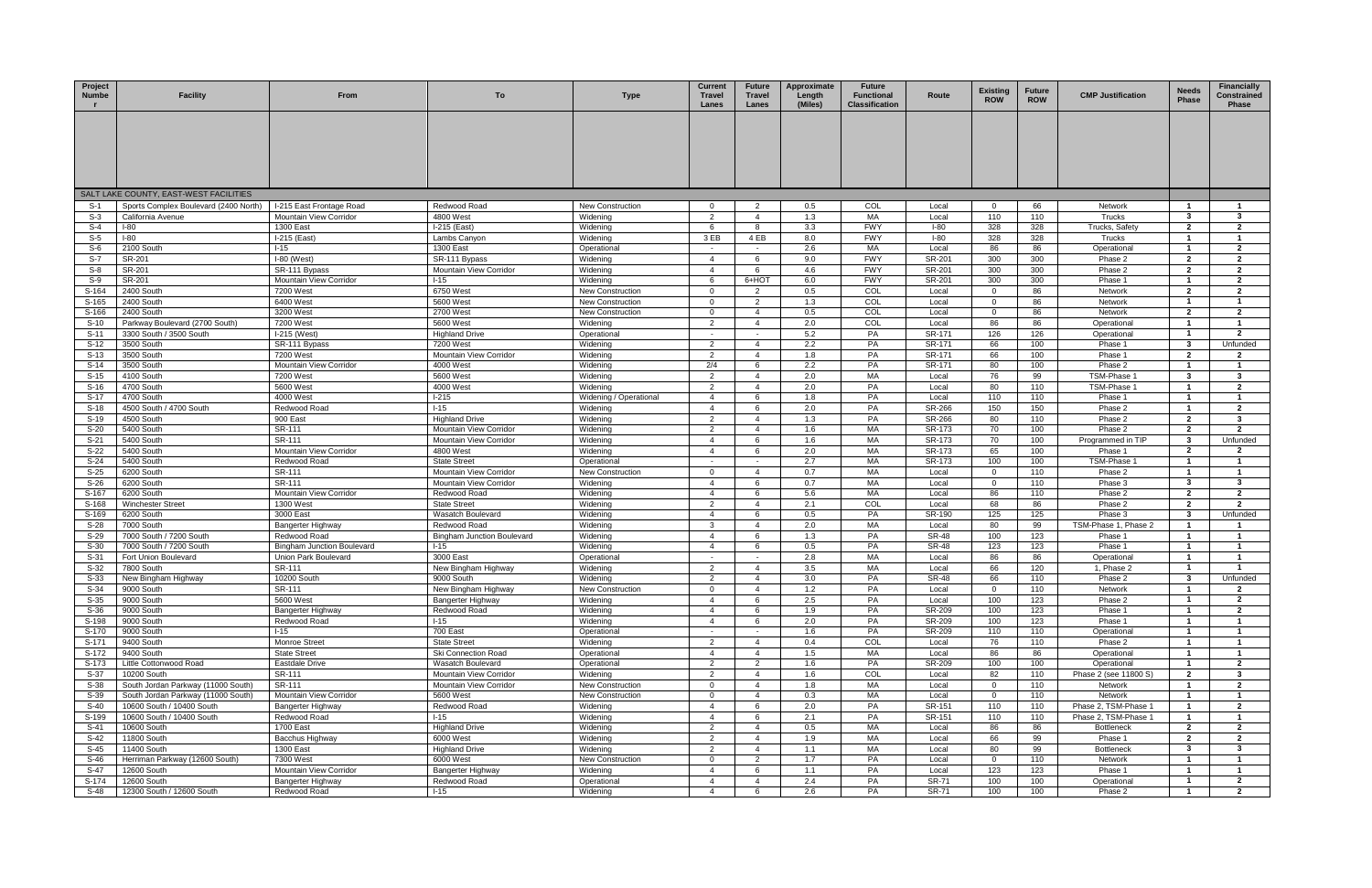| Project<br><b>Numbe</b> | <b>Facility</b>                            | From                                                     | To                                            | <b>Type</b>                                        | <b>Current</b><br><b>Travel</b><br>Lanes | <b>Future</b><br><b>Travel</b><br>Lanes | Approximate<br>Length<br>(Miles) | <b>Future</b><br><b>Functional</b><br><b>Classification</b> | Route          | <b>Existing</b><br><b>ROW</b> | <b>Future</b><br><b>ROW</b> | <b>CMP Justification</b>   | <b>Needs</b><br><b>Phase</b> | <b>Financially</b><br>Constrained<br><b>Phase</b> |
|-------------------------|--------------------------------------------|----------------------------------------------------------|-----------------------------------------------|----------------------------------------------------|------------------------------------------|-----------------------------------------|----------------------------------|-------------------------------------------------------------|----------------|-------------------------------|-----------------------------|----------------------------|------------------------------|---------------------------------------------------|
|                         |                                            |                                                          |                                               |                                                    |                                          |                                         |                                  |                                                             |                |                               |                             |                            |                              |                                                   |
| S-197                   | 12300 South / 12600 South                  | $1 - 15$                                                 | 700 East                                      | Widening                                           | $\overline{4}$                           | -6                                      | 1.0                              | PA                                                          | <b>SR-71</b>   | 100                           | 100                         | Phase 2                    | $\mathbf{1}$                 | - 1                                               |
| S-175                   | Herriman Main Street                       | 7300 West                                                | 6200 West                                     | Operational                                        | $\sim$                                   | $\sim$                                  | 1.4                              | MA                                                          | Local          | 86                            | 86                          | Operational                | $\overline{1}$               | $\overline{2}$                                    |
| S-49                    | Riverton Boulevard                         | 4570 West                                                | 13400 South                                   | New Construction                                   | $\overline{0}$                           | $\overline{4}$                          | 0.9                              | COL                                                         | Local          | $\Omega$                      | 89                          | Network                    | $\mathbf{1}$                 | $\mathbf{1}$                                      |
| S-177                   | 14600 South                                | 1000 West                                                | Porter Rockwell Road                          | Widening                                           | 2                                        |                                         | 1.0                              | MA                                                          | SR-140         | 76                            | 110                         | Phase 3                    | 3                            | Unfunded                                          |
| $S-54$                  | <b>Traverse Ridge Road</b>                 | <b>Highland Drive</b>                                    | Mike Weir Drive                               | Widening                                           | 2                                        | $\overline{4}$                          | 1.3                              | МA                                                          | Local          | 89                            | 99                          | Phase 3                    | 3                            | -3                                                |
| $S-55$                  | Porter Rockwell Road                       | Mountain View Corridor                                   | 14600 South / 1-15                            | New Construction / Widening                        | 0/2                                      |                                         | 3.4                              | PA                                                          | Local          | $\Omega$                      | 167                         | Phase 2                    | -1                           |                                                   |
|                         | SALT LAKE COUNTY, NORTH-SOUTH FACILITIES   |                                                          |                                               |                                                    |                                          |                                         |                                  |                                                             |                |                               |                             |                            |                              |                                                   |
| S-56                    | SR-111 Magna Bypass                        | SR-201                                                   | SR-111                                        | New Construction                                   | $\overline{0}$                           | $\overline{4}$                          | 2.6                              | PA                                                          | SR-111         | $\overline{0}$                | 113                         | Trucks                     | 3                            | Unfunded                                          |
| S-57                    | SR-111 / Bacchus Highway                   | 5400 South                                               | South Jordan Parkway (11000 South)            | Widening                                           | 2                                        | $\overline{4}$                          | 7.4                              | PA                                                          | SR-111/Local   | 106                           | 113                         | Phase 2                    | $\mathbf{2}$                 | $\mathbf{2}$                                      |
| $S-58$                  | 7300 West                                  | South Jordan Parkway (11000 South)                       | 13100 South                                   | <b>New Construction</b>                            | $\overline{0}$                           | 2                                       | 2.9                              | COL                                                         | Local          | $\mathbf 0$                   | 113                         | Network                    | 3                            | $\mathbf{3}$                                      |
| S-178                   | SR-111 / 8400 West                         | SR-201                                                   | 2700 South                                    | Widening                                           | $\overline{2}$<br>$\Omega$               | 3<br>$\overline{4}$                     | 0.5                              | PA                                                          | SR-111         | 72                            | 113                         | Phase 1                    | $\mathbf{1}$                 | $\overline{2}$                                    |
| S-179<br>S-180          | <b>Prosperity Road</b><br>6400 West        | Crimson View Drive (10400 South)<br>11800 South          | 11800 South<br>Herriman Main Street           | <b>New Construction</b><br><b>New Construction</b> | 0                                        |                                         | 1.8<br>1.6                       | COL<br>COL                                                  | Local<br>Local | $\Omega$<br>$\mathbf 0$       | 86<br>86                    | Network<br>Network         | $\overline{2}$               | $\overline{2}$                                    |
| $S-60$                  | Mountain View Corridor                     | $I-80$                                                   | SR-201                                        | <b>New Construction</b>                            | $\mathbf{0}$                             | $\overline{4}$                          | 3.2                              | PA                                                          | SR-85          | $\overline{0}$                | 328                         | Phase 2                    | $\mathbf{2}$                 | - 3                                               |
| $S-61$                  | Mountain View Corridor                     | SR-201                                                   | 4100 South                                    | <b>New Construction</b>                            | $\overline{0}$                           | $\overline{4}$                          | 3.1                              | PA                                                          | <b>SR-85</b>   | $\mathbf 0$                   | 328                         | Phase 1                    | $\overline{1}$               | $\overline{1}$                                    |
| S-64                    | <b>Mountain View Corridor</b>              | Porter Rockwell Road                                     | Utah County Line                              | <b>New Construction</b>                            | $\mathbf{0}$                             | $\mathbf 4$                             | 2.4                              | PA                                                          | SR-85          | $\overline{0}$                | 328                         | Phase 2                    | -1                           | $\blacksquare$                                    |
| $S-65$                  | Mountain View Corridor                     | <b>I-80</b>                                              | SR-201                                        | Widening and Interchanges                          | $\overline{4}$                           | -6                                      | 3.2                              | <b>FWY</b>                                                  | SR-85          | 328                           | 328                         | Phase 2 (4+HOT)            | 3                            | Unfunded                                          |
| S-66                    | Mountain View Corridor                     | SR-201                                                   | 4100 South                                    | Widening and Interchanges                          | $\overline{4}$                           |                                         | 3.1                              | <b>FWY</b>                                                  | <b>SR-85</b>   | 328                           | 328                         | Phase 2                    | $\mathbf{2}$                 | $\overline{2}$                                    |
| $S-67$                  | Mountain View Corridor                     | 4100 South                                               | 5400 South                                    | Widening and Interchanges                          | $\overline{4}$                           |                                         | 2.2                              | <b>FWY</b>                                                  | SR-85          | 328                           | 328                         | Phase 2 (TIP)              | $\mathbf{2}$                 | $\overline{2}$                                    |
| S-68                    | Mountain View Corridor                     | 5400 South                                               | 9000 South                                    | Widening and Interchanges                          | $\overline{4}$                           | -6                                      | 4.7                              | <b>FWY</b>                                                  | SR-85          | 328                           | 328                         | Phase 2                    | $\mathbf{2}$                 | $\overline{2}$                                    |
| S-69                    | Mountain View Corridor                     | 9000 South                                               | 10200 South                                   | Widening and Interchanges                          | $\overline{4}$                           | -6                                      | 1.6                              | <b>FWY</b>                                                  | SR-85          | 328                           | 328                         | Phase 2                    | $\mathbf{2}$                 | $\mathbf{3}$                                      |
| S-70                    | Mountain View Corridor                     | 10200 South                                              | Porter Rockwell Road                          | Widening and Interchanges                          | $\overline{4}$                           | -6                                      | 8.9                              | <b>FWY</b>                                                  | SR-85          | 328                           | 328                         | Phase 2                    | $\mathbf{2}$                 | $\mathbf{3}$                                      |
| $S-71$                  | Mountain View Corridor                     | Porter Rockwell Road                                     | Utah County Line                              | Widening and Interchanges                          | $\overline{4}$                           | -6                                      | 2.4                              | <b>FWY</b>                                                  | SR-85          | 328                           | 328                         | Phase 2                    | $\mathbf{2}$                 | $\overline{2}$                                    |
| $S-72$                  | Mountain View Corridor                     | SR-201                                                   | Utah County Line                              | Widening                                           | -6                                       | 6+HOT                                   | 26.0                             | <b>FWY</b>                                                  | <b>SR-85</b>   | 328                           | 328                         | Phase 2                    | 3                            | Unfunded                                          |
| $S-73$                  | 5600 West                                  | $I-80$                                                   | SR-201                                        | Widening                                           | $\overline{2}$                           | 4                                       | 2.8                              | PA                                                          | SR-172         | 86                            | 150                         | Phase                      |                              |                                                   |
| S-74                    | 5600 West                                  | SR-201                                                   | 6200 South                                    | Operational                                        | $\sim$                                   | $\sim$                                  | 6.0                              | PA                                                          | SR-172         | 100                           | 100                         | TSM-Phase 1                | -1                           | $\overline{2}$                                    |
| S-76                    | 5600 West                                  | 6200 South                                               | New Bingham Highway                           | Operational                                        | $\sim$                                   | $\sim$                                  | 3.1                              | MA                                                          | Local          | 100                           | 100                         | Phase 1                    | -1                           | $\overline{2}$                                    |
| S-75                    | 5600 West                                  | 7800 South                                               | New Bingham Highway                           | Widening                                           | $\overline{2}$                           | $\mathbf{A}$                            | 1.1                              | МA                                                          | Local          | 80                            | 100                         | Phase 1                    | -1                           | $\overline{1}$                                    |
| S-77                    | 5600 West                                  | New Bingham Highway                                      | Old Bingham Highway                           | Widening                                           | 2                                        | $\overline{4}$                          | 1.4                              | MA                                                          | Local          | 66                            | 100                         | Phase 1                    | $\overline{1}$               | $\overline{2}$                                    |
| S-78                    | 5600 West                                  | Old Bingham Highway                                      | South Jordan Parkway                          | <b>New Construction</b>                            | $\Omega$                                 | $\overline{4}$                          | 1.2                              | COL                                                         | Local          | $\Omega$                      | 86                          | Network                    | -1                           |                                                   |
| $S-80$                  | 5600 West Connection                       | 5600 West                                                | 11800 South                                   | <b>New Construction</b>                            | $\Omega$                                 | $\mathcal{P}$                           | 0.7                              | COL                                                         | Local          | $\mathbf 0$                   | 66                          | Network                    |                              |                                                   |
| S-181<br>$S-81$         | Fort Herriman Parkway                      | Herriman Main Street                                     | 13400 South                                   | <b>New Construction</b>                            | $\overline{0}$<br>$\Omega$               | $\overline{4}$<br>2                     | 0.8<br>1.0                       | COL<br>COL                                                  | Local          | $\mathbf 0$<br>$\mathbf 0$    | 86<br>86                    | Network                    | $\mathbf{2}$<br>-1           | $\overline{2}$<br>$\mathbf{1}$                    |
| $S-82$                  | 4800 West<br>4800 West                     | SR-201 Frontage Road<br>Kestrel Rise Drive (10900 South) | Lake Park Boulevard<br>Mountain View Corridor | <b>New Construction</b><br><b>New Construction</b> | $\overline{0}$                           | 2                                       | 0.9                              | COL                                                         | Local<br>Local | - 0                           | 66                          | Network<br>Network         | $\overline{1}$               | $\overline{1}$                                    |
| $S-83$                  | 4570 West                                  | 12600 South                                              | 13400 South                                   | <b>New Construction</b>                            | $\overline{0}$                           | $\overline{4}$                          | 1.0                              | COL                                                         | Local          | $\Omega$                      | 89                          | Network                    | -1                           | $\mathbf{1}$                                      |
| $S-84$                  | 4570 West                                  | 13400 South                                              | Juniper Crest                                 | <b>New Construction</b>                            | $\Omega$                                 |                                         | 1.5                              | COL                                                         | Local          | $\Omega$                      | 89                          | Network                    | $\overline{2}$               | $\overline{2}$                                    |
| $S-85$                  | 4150 West                                  | 12600 South                                              | <b>Riverton Boulevard</b>                     | <b>New Construction</b>                            |                                          |                                         | 0.5                              | COL                                                         | Local          | $\Omega$                      | 89                          | Network                    |                              |                                                   |
| S-200                   | 4000 West / 4150 West                      | 11800 South                                              | 126000 South                                  | New Construction / Widening                        | 2/0                                      | $\overline{4}$                          | 1.0                              | COL                                                         | Local          | $\overline{0}$                | 89                          | Network                    | $\overline{\mathbf{1}}$      |                                                   |
| S-86                    | 3600 West                                  | 13400 South                                              | 14400 South                                   | Widening                                           | 2                                        | $\overline{4}$                          | 1.3                              | COL                                                         | Local          | 73                            | 86                          | Phase 3                    | $\mathbf{3}$                 | $\mathbf{3}$                                      |
| S-182                   | 2700 West                                  | 5400 South                                               | 6200 South                                    | Widening                                           | $\overline{2}$                           | $\mathbf 4$                             | 1.0                              | МA                                                          | Local          | 86                            | 86                          | Phase 1                    | $\mathbf{2}$                 | $\overline{2}$                                    |
| S-89                    | $1-215$                                    | Redwood Road                                             | $I-80$                                        | Widening / Operational                             | 6                                        | 8                                       | 4.8                              | <b>FWY</b>                                                  | $1-215$        | 328                           | 328                         | Phase 1                    | $\overline{1}$               | $\overline{1}$                                    |
| S-183                   | $1-215$                                    | SR-201                                                   | 4700 South                                    | Operational                                        |                                          |                                         | 3.1                              | <b>FWY</b>                                                  | $I-215$        | 328                           | 328                         | Operational                | -1                           |                                                   |
| S-90                    | I-215 Frontage Road                        | SR-201                                                   | 4700 South                                    | New Construction                                   | $\Omega$                                 |                                         | 7.4                              | COL                                                         | Local          | $\overline{0}$                | 66                          | Operational                |                              | $\overline{2}$                                    |
| S-91                    | Redwood Road                               | Davis County Line                                        | 1000 North                                    | Widening                                           | 2                                        | $\overline{4}$                          | 2.3                              | PA                                                          | <b>SR-68</b>   | 110                           | 110                         | Trucks                     | $\mathbf{2}$                 | $\overline{2}$                                    |
| S-92                    | Redwood Road                               | 1000 North                                               | 6200 South                                    | Operational                                        | $\sim$                                   |                                         | 10.5                             | PA                                                          | <b>SR-68</b>   | 100                           | 100                         | Operational                | -1                           | $\mathbf{1}$                                      |
| $S-93$                  | Redwood Road                               | 9000 South                                               | Bangerter Highway                             | Widening                                           | $\overline{4}$                           | -6                                      | 6.0                              | PA                                                          | SR-68          | 66                            | 100                         | Phase 1                    | $\mathbf{2}$                 | $\mathbf{3}$                                      |
| S-94                    | Redwood Road                               | 9000 South                                               | 11400 South                                   | Operational                                        | $\sim$                                   |                                         | 3.0                              | PA                                                          | <b>SR-68</b>   | 100                           | 100                         | Phase 1                    | $\overline{1}$               | $\overline{2}$                                    |
| S-95                    | Redwood Road                               | 12600 South                                              | Bangerter Highway                             | Widening                                           | 2                                        | $\boldsymbol{\Lambda}$                  | 1.5                              | PA                                                          | <b>SR-68</b>   | 66                            | 123                         | Phase '                    | -1                           |                                                   |
| S-96                    | Redwood Road                               | Bangerter Highway                                        | Porter Rockwell Road                          | Widening                                           | $\overline{4}$                           |                                         | 2.7                              | PA                                                          | SR-68          | 100                           | 123                         | Phase 1                    | 3                            | Unfunded                                          |
| S-184                   | 1300 West                                  | 5400 South                                               | 9400 South                                    | Widening                                           | 2                                        | $\overline{4}$                          | 5.0                              | COL                                                         | Local          | 60                            | 86                          | Phase 3                    | $\mathbf{3}$                 | - 3                                               |
| S-98                    | <b>Bingham Junction Boulevard</b>          | 7800 South                                               | 8400 South                                    | <b>New Construction</b>                            | $\overline{0}$                           | 2<br>$\mathbf 4$                        | 1.0                              | COL                                                         | Local          | $\mathbf 0$                   | 86                          | Network                    | $\overline{1}$               | $\overline{1}$                                    |
| S-99                    | Galena Park Boulevard<br>Lone Peak Parkway | 12300 South<br>11400 South                               | 13490 South<br>12650 South                    | Widening<br>Widening                               | $\overline{2}$<br>2                      | $\overline{4}$                          | 1.6<br>1.2                       | COL<br>MA                                                   | Local          | 70<br>65                      | 89<br>99                    | Phase 3                    | -1<br>$\overline{1}$         | $\overline{1}$<br>$\overline{2}$                  |
| S-100<br>S-101          | Lone Peak Parkway                          | 12650 South                                              | Bangerter Highway                             | <b>New Construction</b>                            | $\Omega$                                 | $\overline{4}$                          | 1.9                              | МA                                                          | Local<br>Local | $\Omega$                      | 99                          | Phase 1<br>Network         | -1                           |                                                   |
| S-102                   | 600 West                                   | Bangerter Highway                                        | 14600 South                                   | New Construction                                   | $\Omega$                                 |                                         | 1.4                              | МA                                                          | Local          | $\Omega$                      | 70                          | Network                    | 3                            | -3                                                |
| S-103                   | I-15 Collectors and Distributors           | 7800 South                                               | 10600 South                                   | <b>New Construction</b>                            | $\overline{0}$                           | $\overline{1}$                          | 7.3                              | COL                                                         | Local          | $\overline{0}$                | 70                          | Phase 2 (see 7800 S X-chg) | $\overline{2}$               | $\overline{2}$                                    |
| S-186                   | $1 - 15$                                   | Davis County Line                                        | Utah County Line                              | Operational                                        | $\sim$                                   |                                         | 26.5                             | <b>FWY</b>                                                  | $1 - 15$       | 328                           | 328                         | TSM-Phase 1 (2+HOT)        | $\overline{1}$               | $\overline{1}$                                    |
|                         |                                            |                                                          |                                               |                                                    |                                          |                                         |                                  |                                                             |                |                               |                             |                            |                              |                                                   |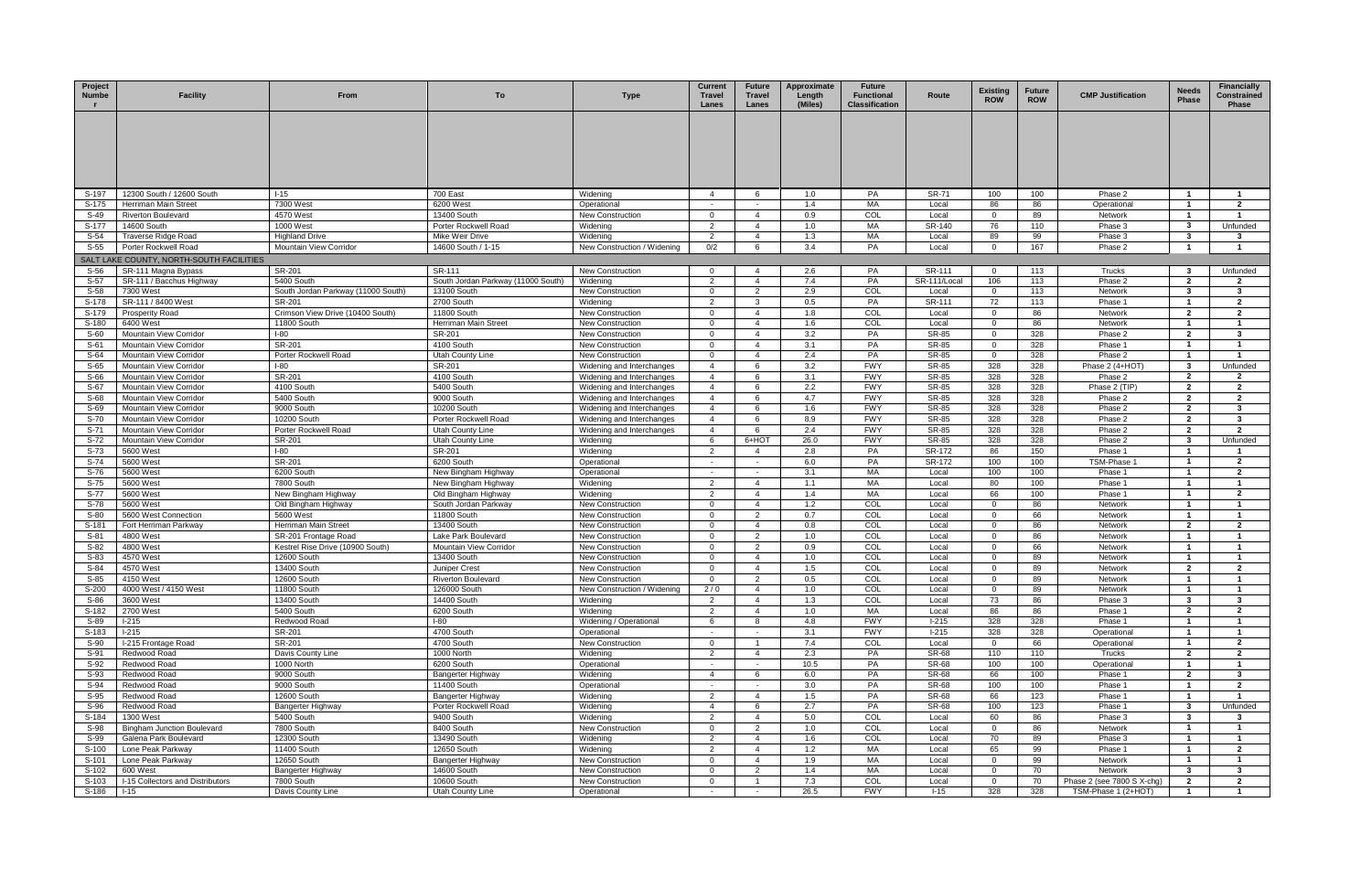| Project<br>Numbe | <b>Facility</b>                                                    | From                                               | To                                      | <b>Type</b>                                        | <b>Current</b><br>Travel<br>Lanes | <b>Future</b><br>Travel<br>Lanes | Approximate<br>Length<br>(Miles) | <b>Future</b><br><b>Functional</b><br><b>Classification</b> | Route                 | <b>Existing</b><br><b>ROW</b> | <b>Future</b><br><b>ROW</b> | <b>CMP Justification</b>                   | <b>Needs</b><br><b>Phase</b>     | <b>Financially</b><br>Constrained<br>Phase |
|------------------|--------------------------------------------------------------------|----------------------------------------------------|-----------------------------------------|----------------------------------------------------|-----------------------------------|----------------------------------|----------------------------------|-------------------------------------------------------------|-----------------------|-------------------------------|-----------------------------|--------------------------------------------|----------------------------------|--------------------------------------------|
|                  |                                                                    |                                                    |                                         |                                                    |                                   |                                  |                                  |                                                             |                       |                               |                             |                                            |                                  |                                            |
|                  |                                                                    |                                                    |                                         |                                                    |                                   |                                  |                                  |                                                             |                       |                               |                             |                                            |                                  |                                            |
|                  |                                                                    |                                                    |                                         |                                                    |                                   |                                  |                                  |                                                             |                       |                               |                             |                                            |                                  |                                            |
| S-187            | I-15 HOT with Ramps                                                | 600 North                                          | Bangerter Highway                       | Widening                                           | 8+2 HOT                           | 8+4 HOT                          | 19.8                             | <b>FWY</b>                                                  | $1 - 15$              | 328                           | 328                         | Phase 1 $(2+HOT)$                          | $\mathbf{2}$                     | $\mathbf{3}$                               |
| S-202            | <b>Monroe Street</b>                                               | 9000 South                                         | 10000 South                             | <b>New Construction</b>                            | $\mathbf{0}$                      | $\overline{2}$                   | 1.0                              | COL                                                         | Local                 | $\mathbf{0}$                  | 70                          | Network                                    | $\mathbf{1}$                     | $\overline{1}$                             |
| S-107<br>S-188   | <b>Cottonwood Street</b><br><b>Cottonwood Street</b>               | 4500 South<br>Vine Street                          | Vine Street<br><b>Winchester Street</b> | <b>New Construction</b><br>Operational             | $\overline{0}$                    | $\overline{2}$                   | 0.9<br>2.4                       | COL<br>COL                                                  | Local<br>Local        | $\overline{0}$<br>86          | 86<br>86                    | Operational<br>Operational                 | $\mathbf{1}$<br>-1               | $\overline{\mathbf{1}}$<br>$\overline{2}$  |
| S-108            | <b>State Street</b>                                                | 600 South                                          | $1-215$                                 | Operational                                        | $\sim$                            | $\sim$                           | 8.6                              | PA                                                          | <b>SR-89</b>          | 100                           | 100                         | Operational                                | $\overline{1}$                   | $\overline{2}$                             |
| S-109            | <b>State Street</b>                                                | $I-215$                                            | 12300 South                             | Operational                                        | $\sim$                            |                                  | 7.3                              | PA                                                          | <b>SR-89</b>          | 100                           | 100                         | TSM-Phase 1                                | $\overline{1}$                   | $\overline{2}$                             |
| S-110            | <b>State Street</b>                                                | 8000 South                                         | 9000 South                              | Widening                                           | $\overline{4}$                    | 6                                | 1.2                              | PA                                                          | <b>SR-89</b>          | 100                           | 100                         | Bottleneck - Phase 1                       | $\overline{1}$                   | $\overline{1}$                             |
| S-189<br>S-111   | <b>State Street</b><br>900 East                                    | 10600 South<br>3300 South                          | 11400 South<br>4500 South               | Widening<br>Operational                            | $\overline{4}$<br>$\sim$          | -6                               | 1.0<br>1.8                       | PA<br>COL                                                   | <b>SR-89</b><br>Local | 100<br>66                     | 100<br>66                   | Phase 1<br>Operational                     | $\mathbf{1}$<br>$\mathbf{1}$     | $\overline{1}$<br>$\overline{\mathbf{1}}$  |
| S-112            | 900 East / 700 East                                                | Fort Union Boulevard                               | 9400 South                              | Widening                                           | $\overline{4}$                    | -6                               | 3.0                              | PA                                                          | <b>SR-71</b>          | 106                           | 123                         | Phase 3                                    | $\mathbf{2}$                     | -3                                         |
| S-113            | 700 East                                                           | 11400 South                                        | 12300 South                             | Widening                                           | $\overline{2}$                    | $\overline{4}$                   | 1.2                              | PA                                                          | <b>SR-71</b>          | 80                            | 110                         | <b>Bottleneck</b>                          | $\mathbf{1}$                     | $\overline{2}$                             |
| S-190            | 1300 East                                                          | 1300 South                                         | Van Winkle Expressway                   | Operational                                        | $\sim$ $-$                        | $\sim$                           | 5.7                              | МA                                                          | Local                 | 86                            | 86                          | Operational                                | $\mathbf{1}$                     | $\overline{1}$                             |
| S-114            | Union Park Boulevard / 1300 East                                   | Fort Union Boulevard                               | 7800 South                              | Operational                                        | $\sim$                            |                                  | 1.2                              | МA                                                          | Local                 | 86                            | 86                          | TSM-Phase 1                                | $\mathbf{1}$                     | $\overline{1}$                             |
| S-115            | <b>Highland Drive</b>                                              | 3900 South                                         | Van Winkle Expressway                   | Operational                                        | $\sim$                            | $\sim$                           | 3.4                              | МA                                                          | Local                 | 86                            | 86                          | Operational                                | $\mathbf{1}$                     | $\overline{2}$                             |
| S-116            | 2000 East                                                          | Fort Union Boulevard                               | 9400 South                              | Widening                                           | $\overline{4}$                    |                                  | 3.1                              | PA                                                          | Local                 | 114                           | 114                         | Phase 2 (3-lanes to Bengal<br>now)         | 3                                | 3                                          |
| S-117            | <b>Highland Drive</b>                                              | 9400 South                                         | 9800 South                              | Widening                                           | 2                                 | $\overline{4}$                   | 0.6                              | PA                                                          | Local                 | 114                           | 114                         | Network                                    | $\overline{1}$                   |                                            |
| S-118            | <b>Highland Drive</b>                                              | 9800 South                                         | <b>Draper City Limit</b>                | <b>New Construction</b>                            | $\overline{0}$                    | $\overline{4}$                   | 2.9                              | PA                                                          | Local                 | $\Omega$                      | 114                         | Phase 2                                    | $\overline{2}$                   | $\overline{2}$                             |
| S-119            | <b>Highland Drive</b>                                              | Draper City Limit                                  | 14600 South                             | Widening                                           | 2                                 | $\overline{4}$<br>$\overline{4}$ | 5.6<br>1.3                       | PA                                                          | Local                 | 106                           | 114                         | Phase 2                                    | 3                                | $\mathbf{3}$                               |
| S-120<br>S-191   | <b>Highland Drive Connection</b><br>3000 East                      | Traverse Ridge Road<br>6200 South                  | 13800 South<br>7000 South               | Widening<br>Widening                               | 2<br>$\overline{2}$               | $\overline{4}$                   | 0.8                              | PA<br>COL                                                   | Local<br>Local        | 106<br>100                    | 110<br>100                  | Phase 2<br>Phase 3                         | $\mathbf{3}$<br>3                | $\mathbf{3}$<br>-3                         |
| S-121            | 500 South / Foothill Boulevard                                     | 1300 East                                          | 2300 East                               | Operational                                        | $\sim$                            |                                  | 2.4                              | PA                                                          | SR-186                | 100                           | 100                         | Operational                                |                                  |                                            |
| S-122            | <b>Foothill Boulevard</b>                                          | 2300 East                                          | $I-80$                                  | Widening                                           | $\overline{4}$                    | -6                               | 1.5                              | PA                                                          | SR-186                | 100                           | 100                         | Phase 1                                    | $\overline{1}$                   | $\overline{1}$                             |
| S-192            | Wasatch Boulevard                                                  | 4500 South                                         | 6200 South                              | Widening                                           | $\overline{2}$                    | $\overline{4}$                   | 3.2                              | МA                                                          | Local                 | 86                            | 86                          | Phase 3                                    | $\mathbf{3}$                     | $\mathbf{3}$                               |
|                  |                                                                    |                                                    |                                         |                                                    |                                   |                                  |                                  |                                                             |                       |                               |                             |                                            |                                  |                                            |
| S-193            | Wasatch Boulevard                                                  | <b>Bengal Boulevard</b>                            | Little Cottonwood Canyon                | Widening                                           | $\overline{2}$                    |                                  | 2.7                              | PA                                                          | Local                 | 150                           | 150                         | Phase 3                                    | $\overline{2}$                   | $\overline{2}$                             |
|                  | SALT LAKE COUNTY, SPOT FACILITIES                                  |                                                    |                                         |                                                    |                                   |                                  |                                  |                                                             |                       |                               |                             |                                            |                                  |                                            |
| S-123            | SR-201 Interchange                                                 | @ I-80                                             |                                         | Upgrade                                            |                                   |                                  |                                  | <b>FWY</b>                                                  | SR-201                |                               |                             | Operational                                | $\mathbf{2}$                     | $\overline{2}$                             |
| S-124            | SR-201 Interchange                                                 | @ SR-111 Bypass                                    |                                         | <b>New Construction</b>                            |                                   | $\sim$                           | $\sim$                           | <b>FWY</b>                                                  | SR-201                |                               |                             | Trucks                                     | $\mathbf{3}$                     | Unfunded                                   |
| $S-125$<br>S-126 | SR-201 Interchange<br>SR-201 Interchange                           | @ 8400 West<br>@7200 West                          |                                         | New Construction<br><b>New Construction</b>        | $\sim$<br>$\sim$                  |                                  | $\sim$<br>$\sim$                 | <b>FWY</b><br><b>FWY</b>                                    | SR-201<br>SR-201      |                               |                             | TSM-Phase 1, Safety<br>TSM-Phase 1, Safety | -3<br>$\overline{1}$             | Unfunded<br>$\mathbf{2}$                   |
| S-127            | SR-201 Interchange                                                 | @ I-215                                            |                                         | Upgrade                                            | $\sim$                            |                                  | $\sim$                           | <b>FWY</b>                                                  | SR-201                |                               |                             | Operational                                | $\overline{1}$                   | $\overline{2}$                             |
| S-129            | I-80 Interchange                                                   | @ 5600 West                                        |                                         | Upgrade                                            | $\sim$                            |                                  | $\sim$                           | <b>FWY</b>                                                  | $I-80$                |                               |                             | Operational                                | -3                               | Unfunded                                   |
| S-130            | 5600 West Railroad Crossing                                        | @ 750 South                                        |                                         | <b>New Construction</b>                            | 2                                 | $\overline{4}$                   | $\sim$                           | МA                                                          | SR-172                |                               |                             | Phase 1                                    | $\overline{1}$                   |                                            |
| S-132            | Bangerter Highway Interchange                                      | @ California Avenue                                |                                         | <b>New Construction</b>                            | $\sim$                            |                                  | $\sim$                           | <b>FWY</b>                                                  | SR-154                |                               |                             | Phase 2                                    | -3                               | Unfunded                                   |
| S-133            | Bangerter Highway Interchange                                      | @ SR-201                                           |                                         | Upgrade                                            | $\sim$                            |                                  | $\sim$<br>$\sim$                 | <b>FWY</b>                                                  | SR-154<br>SR-154      |                               |                             | Phase 2<br>Phase 2                         | -3                               | -2<br>Unfunded                             |
| S-134<br>S-135   | Bangerter Highway Interchange<br><b>Bangerter Highway Overpass</b> | @ Lake Park Boulevard (2700 South)<br>@ 3100 South |                                         | <b>New Construction</b><br><b>New Construction</b> | $\overline{4}$                    | -6                               |                                  | <b>FWY</b><br><b>FWY</b>                                    | SR-154                |                               |                             | Phase 2                                    | -3                               | Unfunded                                   |
| S-136            | Bangerter Highway Interchange                                      | @ 3500 South                                       |                                         | <b>New Construction</b>                            | $\sim$                            | $\sim$                           | $\sim$                           | <b>FWY</b>                                                  | SR-154                |                               |                             | Phase 2                                    | 3                                | Unfunded                                   |
| S-137            | Bangerter Highway Interchange                                      | @ 4100 South                                       |                                         | <b>New Construction</b>                            | $\overline{4}$                    |                                  |                                  | <b>FWY</b>                                                  | SR-154                |                               |                             | Phase 2                                    | -3                               | Unfunded                                   |
| S-138            | Bangerter Highway Interchange                                      | @ 4700 South                                       |                                         | New Construction                                   |                                   |                                  | $\sim$                           | <b>FWY</b>                                                  | SR-154                |                               |                             | Phase 2                                    | $\mathbf{3}$                     | Unfunded                                   |
| S-139            | Bangerter Highway Interchange                                      | @ 5400 South                                       |                                         | New Construction                                   | $\sim$<br>$\sim$                  | $\sim$                           | $\sim$<br>$\sim$                 | <b>FWY</b>                                                  | SR-154                |                               |                             | Phase 2                                    | $\overline{\mathbf{1}}$          |                                            |
| S-140<br>S-141   | Bangerter Highway Interchange                                      | @ 6200 South<br>@ 7000 South                       |                                         | <b>New Construction</b><br>New Construction        | $\sim$                            |                                  | $\sim$                           | <b>FWY</b><br><b>FWY</b>                                    | SR-154<br>SR-154      |                               |                             | Phase 2<br>Phase 2                         | $\overline{2}$<br>$\overline{1}$ | $\mathbf{3}$<br>$\overline{1}$             |
| S-143            | Bangerter Highway Interchange<br>Bangerter Highway Interchange     | @ 9000 South                                       |                                         | <b>New Construction</b>                            | $\sim$                            |                                  | $\sim$                           | <b>FWY</b>                                                  | SR-154                |                               |                             | Phase 2                                    | $\mathbf{1}$                     | -1                                         |
| S-144            | Bangerter Highway Interchange                                      | @ 9800 South                                       |                                         | <b>New Construction</b>                            |                                   |                                  | $\sim$                           | <b>FWY</b>                                                  | SR-154                |                               |                             | Phase 2                                    | $\overline{2}$                   | $\overline{2}$                             |
| S-145            | Bangerter Highway Interchange                                      | @ 10400 South                                      |                                         | New Construction                                   | $\sim$                            |                                  | $\sim$                           | <b>FWY</b>                                                  | SR-154                |                               |                             | Phase 2                                    | $\mathbf{1}$                     | $\overline{1}$                             |
| S-146            | Bangerter Highway Interchange                                      | @ 11400 South                                      |                                         | <b>New Construction</b>                            | $\sim$                            |                                  | $\sim$                           | <b>FWY</b>                                                  | SR-154                |                               |                             | Phase 2                                    | -1                               |                                            |
| S-147            | Bangerter Highway Interchange                                      | @ 12600 South                                      |                                         | New Construction                                   | $\sim$<br>$\sim$                  | $\sim$                           | $\sim$<br>$\sim$                 | <b>FWY</b>                                                  | SR-154                |                               |                             | Phase 2                                    | $\overline{2}$<br>$\mathbf{1}$   | $\overline{2}$                             |
| S-148<br>S-149   | Bangerter Highway Interchange<br>Bangerter Highway Interchange     | @ 13400 South<br>@ 2700 West                       |                                         | <b>New Construction</b><br><b>New Construction</b> | $\sim$                            | $\sim$                           | $\sim$                           | <b>FWY</b><br><b>FWY</b>                                    | SR-154<br>SR-154      |                               |                             | Phase 2<br>Phase 2                         | $\mathbf{2}$                     | $\overline{2}$<br>$\overline{2}$           |
| S-151            | Bangerter Highway Interchange                                      | @ 600 West                                         |                                         | New Construction                                   | $\sim$                            |                                  |                                  | <b>FWY</b>                                                  | SR-154                |                               |                             | Phase 2                                    | $\mathbf{1}$                     | $\overline{1}$                             |
| $S-152$          | Bangerter Highway Interchange                                      | @ I-15                                             |                                         | Upgrade                                            |                                   |                                  | $\sim$                           | <b>FWY</b>                                                  | SR-154                |                               |                             | Phase 2                                    | $\overline{2}$                   | Unfunded                                   |
| S-154            | I-215 Interchange                                                  | @ 5400 South                                       |                                         | New Construction                                   | $\sim$                            | $\sim$                           | $\sim$                           | <b>FWY</b>                                                  | $1-215$               |                               |                             | Operational                                | -3                               | Unfunded                                   |
| S-155            | I-215 Interchange                                                  | @ Redwood Road (South)                             |                                         | Upgrade                                            | $\sim$                            |                                  | $\sim$                           | <b>FWY</b>                                                  | $1-215$               |                               |                             | Operational                                | $\mathbf{1}$                     | $\overline{2}$                             |
| S-156            | I-15 Interchange                                                   | @ 100 South (HOT Ramps)                            |                                         | New Construction                                   | $\overline{0}$<br>$\sim$          | 2                                | $\sim$<br>$\sim$                 | <b>FWY</b>                                                  | $1 - 15$              |                               |                             | TSM-Phase 1                                | 3<br>-1                          | Unfunded                                   |
| S-157<br>S-194   | I-15 Interchange<br>I-15 Interchange                               | @ I-215 (South)<br>@ 7200 South                    |                                         | Upgrade<br>Upgrade                                 | $\sim$                            |                                  | $\sim$                           | <b>FWY</b><br><b>FWY</b>                                    | $I-15$<br>$I-15$      |                               |                             | Operational<br>Operational                 | $\mathbf{1}$                     | $\overline{2}$                             |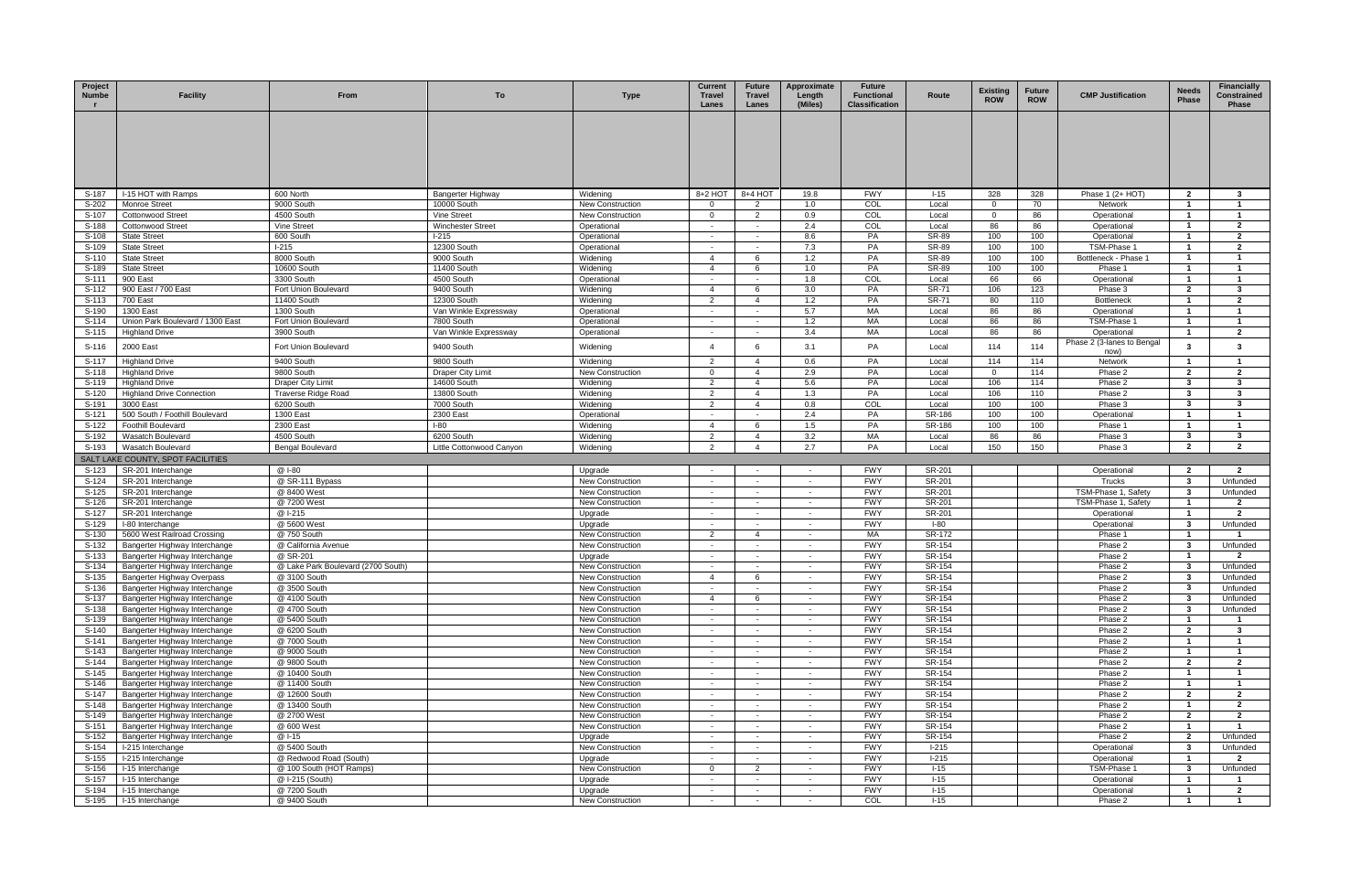| Project<br><b>Numbe</b> | <b>Facility</b>                                    | From                                                                      | To                                                  | <b>Type</b>                              | <b>Current</b><br>Travel<br>Lanes | <b>Future</b><br>Travel<br>Lanes           | Approximate<br>Length<br>(Miles) | <b>Future</b><br><b>Functional</b><br><b>Classification</b> | Route                        | <b>Existing</b><br><b>ROW</b> | <b>Future</b><br><b>ROW</b> | <b>CMP Justification</b>     | <b>Needs</b><br><b>Phase</b>   | <b>Financially</b><br>Constrained<br>Phase |
|-------------------------|----------------------------------------------------|---------------------------------------------------------------------------|-----------------------------------------------------|------------------------------------------|-----------------------------------|--------------------------------------------|----------------------------------|-------------------------------------------------------------|------------------------------|-------------------------------|-----------------------------|------------------------------|--------------------------------|--------------------------------------------|
|                         |                                                    |                                                                           |                                                     |                                          |                                   |                                            |                                  |                                                             |                              |                               |                             |                              |                                |                                            |
|                         |                                                    |                                                                           |                                                     |                                          |                                   |                                            |                                  |                                                             |                              |                               |                             |                              |                                |                                            |
|                         |                                                    |                                                                           |                                                     |                                          |                                   |                                            |                                  |                                                             |                              |                               |                             |                              |                                |                                            |
|                         |                                                    |                                                                           |                                                     |                                          |                                   |                                            |                                  |                                                             |                              |                               |                             |                              |                                |                                            |
| S-196                   | I-80 Interchange                                   | @ State Street                                                            |                                                     | Upgrade                                  | $\sim$                            | $\sim$                                     | $\sim$                           | <b>FWY</b>                                                  | $I-80$                       |                               |                             | Operational                  | $\overline{1}$                 | $\mathbf{1}$                               |
| S-158                   | 13800 South Overpass                               | @ I-15                                                                    |                                                     | <b>New Construction</b>                  | $\overline{0}$                    | $\overline{2}$                             | $\sim$                           | COL                                                         | Local                        |                               |                             | TSM-Phase 1                  | $\mathbf{3}$                   | $\mathbf{3}$                               |
| S-159                   | 14600 South Rail Road Structure                    | @ D&RGW                                                                   |                                                     | Upgrade                                  | $\overline{1}$                    | 2                                          | $\sim$<br>$\sim$                 | МA<br><b>FWY</b>                                            | SR-140<br>$I-80$             |                               |                             | Operational                  | 3<br>$\overline{\mathbf{1}}$   | Unfunded                                   |
| S-161<br>S-162          | I-80 Interchange<br>I-215 Interchange              | @ I-215 / Foothill Drive<br>@ 4500 South                                  |                                                     | Upgrade<br>Upgrade                       | $\sim$                            | $\sim$                                     | $\sim$                           | <b>FWY</b>                                                  | $1-215$                      |                               |                             | Operational<br>Operational   | $\mathbf{2}$                   | $\overline{2}$<br>$\overline{2}$           |
| S-201                   | I-215 Interchange                                  | @ 6200 South                                                              |                                                     | Upgrade                                  | $\sim$                            |                                            | $\sim$                           | <b>FWY</b>                                                  | $1-215$                      |                               |                             | Operational                  | 3                              | Unfunded                                   |
| S-163                   |                                                    | Avalanche snow shed over Little Cottonwood Canyon Road @ Whitepine Chutes |                                                     | <b>New Construction</b>                  |                                   |                                            | $\sim$                           | MA                                                          | SR-210                       |                               |                             | Safety                       | 3                              | Unfunded                                   |
|                         | DAVIS COUNTY, EAST-WEST FACILITIES                 |                                                                           |                                                     |                                          |                                   |                                            |                                  |                                                             |                              |                               |                             |                              |                                |                                            |
| D-1<br>$D-2$            | 1800 North<br>1800 North                           | West Davis Corridor<br>2000 West                                          | 2000 West<br>SR-126                                 | Widening<br>Widening                     | $\overline{2}$<br>2               | $\boldsymbol{\varDelta}$<br>$\overline{4}$ | 2.0<br>2.0                       | МA<br>MA                                                    | SR-37<br><b>SR-37</b>        | 80<br>66                      | 120<br>120                  | Phase 2<br>Phase 1           | $\mathbf{2}$<br>$\overline{1}$ | -2<br>$\overline{1}$                       |
| $D-3$                   | SR-193 Extension                                   | <b>West Davis Corridor</b>                                                | 3000 West                                           | New Construction                         | $\Omega$                          | $\overline{4}$                             | 0.7                              | PA                                                          | SR-193                       | $\Omega$                      | 110                         | Network                      | $\mathbf{2}$                   | $\overline{2}$                             |
| D-70                    | SR-193 Extension                                   | 3000 West                                                                 | 2000 West                                           | <b>New Construction</b>                  | $\Omega$                          | $\overline{4}$                             | 1.0                              | PA                                                          | SR-193                       | $\overline{0}$                | 110                         | Network                      | -1                             |                                            |
| $D-50$                  | SR-193                                             | $1 - 15$                                                                  | Hill Field Road (SR-232)                            | Widening                                 | $\overline{4}$                    | 6                                          | 1.5                              | PA                                                          | SR-193                       | 110                           | 150                         | Phase 1                      | $\overline{1}$                 | $\overline{2}$                             |
| D-6                     | SR-193                                             | Hill Field Road (SR-232)                                                  | <b>US-89</b>                                        | Operational                              | $\sim$                            |                                            | 3.4                              | PA                                                          | SR-193                       | 150                           | 150                         | Operational                  | -1                             | $\overline{2}$                             |
| D-51<br>$D-7$           | Antelope Drive (SR-127)<br>Antelope Drive (SR-127) | 4500 West<br>West Davis Corridor                                          | West Davis Corridor<br>2000 West                    | Widening<br>Widening                     | 2<br>2                            | $\overline{4}$<br>$\overline{4}$           | 1.7<br>0.8                       | МA<br>MA                                                    | SR-127<br>SR-127             | 60<br>66                      | 86<br>110                   | Phase 3<br>Phase 2           | 3<br>$\mathbf{1}$              | Unfunded                                   |
| $D-10$                  | Gordon Avenue (1000 North)                         | 1600 East                                                                 | <b>US-89</b>                                        | <b>New Construction</b>                  | $\overline{0}$                    | $\mathcal{P}$                              | 1.3                              | COL                                                         | Local                        | $\Omega$                      | 86                          | Network                      | $\overline{2}$                 | $\overline{2}$                             |
| $D-11$                  | West Hill Field Road                               | 3650 West (Layton)                                                        | 2200 West (Layton)                                  | Widening                                 | 2                                 | $\overline{4}$                             | 1.5                              | MA                                                          | Local                        | 60                            | 110                         | Network                      | $\mathbf{2}$                   | -3                                         |
| D-52                    | <b>Gentile Street</b>                              | <b>Main Street</b>                                                        | <b>Fairfield Road</b>                               | Widening                                 | $\overline{2}$                    | $\overline{4}$                             | 1.1                              | МA                                                          | SR-109                       | 68                            | 86                          | Phase 2                      | $\mathbf{2}$                   | $\overline{2}$                             |
| D-12                    | Layton Parkway                                     | West Davis Corridor / 2700 West                                           | 1700 West                                           | <b>New Construction</b>                  | $\overline{0}$                    | $\overline{4}$                             | 1.0                              | МA                                                          | Local                        | $\Omega$                      | 86                          | Network                      | $\mathbf{1}$                   | $\overline{1}$                             |
| D-13<br>D-53            | 200 North (Kaysville)<br>Shepard Lane              | West Davis Corridor<br>West Davis Corridor                                | $1 - 15$<br>$I-15$                                  | Widening<br><b>New Construction</b>      | 2<br>$\mathbf 0$                  | $\overline{4}$<br>2/4                      | 2.3<br>1.2                       | МA<br>MA                                                    | Local<br>Local               | 60<br>$\overline{0}$          | 99<br>100                   | <b>Bottleneck</b><br>Network | -1<br>$\overline{1}$           | $\overline{1}$                             |
| D-15                    | <b>Center Street</b>                               | Legacy Parkway                                                            | <b>US-89</b>                                        | Operational                              | $\sim$                            | $\sim$                                     | 1.6                              | COL                                                         | Local                        | 86                            | 86                          | Operational                  | $\overline{1}$                 |                                            |
|                         | DAVIS COUNTY, NORTH-SOUTH FACILITIES               |                                                                           |                                                     |                                          |                                   |                                            |                                  |                                                             |                              |                               |                             |                              |                                |                                            |
| D-16                    | West Davis Corridor                                | Weber County Line                                                         | Antelope Drive (SR-127)                             | <b>New Construction</b>                  | $\Omega$                          |                                            | 4.8                              | <b>FWY</b>                                                  | SR-67                        | $\overline{0}$                | 320                         | Phase 2                      | $\overline{2}$                 | -2                                         |
| $D-17$                  | West Davis Corridor                                | Antelope Drive (SR-127)                                                   | I-15 / US-89 / Legacy Parkway                       | <b>New Construction</b>                  | $\overline{0}$                    | $\overline{4}$                             | 14.2                             | <b>FWY</b>                                                  | <b>SR-67</b>                 | $\mathbf 0$                   | 320                         | Phase 2                      | $\overline{1}$                 | $\overline{1}$                             |
| $D-18$<br>$D-20$        | West Davis Corridor<br>2000 West (SR-108)          | Weber County Line                                                         | Antelope Drive (SR-127)<br>300 North                | <b>Corridor Preservation</b><br>Widening | $\sim$<br>$\overline{2}$          | $\sim$<br>$\overline{4}$                   | 4.8<br>2.5                       | <b>FWY</b><br>PA                                            | SR-67<br>SR-108              | $\overline{0}$<br>66          | 320<br>110                  | Phase 2<br>Phase 1           | -1<br>$\overline{1}$           | $\overline{1}$<br>$\overline{1}$           |
| D-54                    | 2000 West (SR-108)                                 | Weber County Line<br>300 North                                            | Antelope Drive (SR-108)                             | Widening                                 | $\overline{2}$                    | $\overline{4}$                             | 2.0                              | PA                                                          | SR-108                       | 66                            | 110                         | Phase 1                      | -1                             |                                            |
| $D-21$                  | 2000 West                                          | Antelope Drive (SR-108)                                                   | West Davis Corridor                                 | Widening                                 | 2                                 | $\overline{4}$                             | 1.4                              | COL                                                         | Local                        | 66                            | 99                          | <b>Bottleneck</b>            | 3                              | $\overline{\mathbf{3}}$                    |
| D-55                    | 1000 West                                          | 800 North                                                                 | Antelope Drive                                      | Operational                              | $\sim$                            | $\sim$                                     | 2.5                              | COL                                                         | Local                        | 86                            | 86                          | Operational                  | -1                             |                                            |
| D-56                    | 500 West                                           | Antelope Drive                                                            | 1980 South                                          | <b>New Construction</b>                  | $\overline{0}$                    | 2                                          | 0.5                              | COL                                                         | Local                        | $\overline{0}$                | 84                          | Network                      | $\mathbf{1}$                   | -1                                         |
| D-57<br>D-22            | 500 West<br>3650 West (Layton)                     | 1980 South<br>700 North                                                   | Gordon Avenue (2700 South)<br><b>Gentile Street</b> | Operational<br><b>New Construction</b>   | $\sim$<br>$\Omega$                | $\sim$<br>2                                | 0.5<br>0.8                       | COL<br>COL                                                  | Local<br>Local               | 84<br>$\Omega$                | 84<br>99                    | Operational<br>Network       | $\mathbf{1}$<br>3              | $\overline{1}$<br>-3                       |
| $D-23$                  | 2700 West (Layton)                                 | 650 North                                                                 | Layton Parkway                                      | <b>New Construction</b>                  | $\overline{0}$                    | $\overline{4}$                             | 1.2                              | COL                                                         | Local                        | $\Omega$                      | 99                          | Network                      | -1                             |                                            |
| D-58                    | Main Street / State Street (SR-126)                | 300 North                                                                 | Layton Parkway                                      | Operational                              | $\sim$                            |                                            | 5.5                              | PA                                                          | SR-126                       | 100                           | 100                         | Operational                  | $\mathbf{1}$                   | $\overline{2}$                             |
| D-59                    | 1000 East                                          | SR-193                                                                    | Antelope Drive                                      | Operational                              |                                   |                                            | 1.0                              | COL                                                         | Local                        | 66                            | 70                          | Operational                  |                                | $\overline{a}$                             |
| D-25                    | $I-15$<br>University Park Boulevard                | Weber County Line                                                         | Hill Field Road (SR-232)                            | Widening                                 | 6                                 | 6+HOT                                      | 6.3                              | <b>FWY</b>                                                  | $1 - 15$                     | 328                           | 328                         | Phase 1                      | $\overline{1}$<br>$\mathbf{1}$ |                                            |
| D-60<br>$D-27$          | <b>Church Street Extension</b>                     | SR-193<br>$I-84$                                                          | Antelope Drive<br>SR-193                            | Operational<br>New Construction          | $\overline{0}$                    | 2                                          | 1.0<br>4.6                       | COL<br>МA                                                   | Local<br>Local               | 86<br>$\Omega$                | 86<br>66                    | Operational<br>Network       | 3                              | $\overline{2}$<br>$\mathbf{3}$             |
| D-61                    | Redwood Road                                       | Center Street (North Salt Lake)                                           | Salt Lake County Line                               | Widening                                 | 2                                 | $\overline{4}$                             | 1.4                              | PA                                                          | <b>SR-68</b>                 | 110                           | 110                         | Trucks                       | $\mathbf{1}$                   |                                            |
| $D-24$                  | Redwood Road                                       | 500 South                                                                 | 2600 South                                          | Widening                                 | 2                                 | $\overline{4}$                             | 1.6                              | PA                                                          | <b>SR-68</b>                 | 100                           | 110                         | <b>Bottleneck</b>            | $\mathbf{1}$                   | $\overline{2}$                             |
| D-69                    | 1250 West / 650 West                               | 1900 North                                                                | 1275 North                                          | New Construction                         | $\Omega$                          | 2                                          | 1.0                              | COL                                                         | Local                        | $\overline{0}$                | 66                          | Network                      |                                |                                            |
| D-28<br>$D-29$          | <b>US-89</b><br><b>US-89</b>                       | $I-84$<br>Antelope Drive                                                  | Antelope Drive<br>I-15 (Farmington)                 | Widening<br>Widening                     | $\overline{4}$<br>$\overline{4}$  | 6                                          | 5.5<br>8.9                       | <b>FWY</b><br><b>FWY</b>                                    | <b>US-89</b><br><b>US-89</b> | 120<br>120                    | 150<br>150                  | Phase 2<br>Phase 2           | $\mathbf{3}$<br>$\overline{2}$ | Unfunded<br>$\mathbf{3}$                   |
| D-71                    | US-89 Frontage Roads                               | Oak Hills Drive                                                           | Nicholls Road                                       | New Construction                         | $\mathbf{0}$                      | 2                                          | 2.5                              | COL                                                         | <b>US-89</b>                 | 60                            | 60                          | Network                      | $\mathbf{1}$                   |                                            |
| D-62                    | Farmington Frontage Road Connection                | Lagoon Drive                                                              | 200 West (SR-227)                                   | <b>New Construction</b>                  | $\Omega$                          | $\mathcal{P}$                              | 0.1                              | COL                                                         | Local                        | $\Omega$                      | 70                          | Network                      | $\mathbf{2}$                   | $\overline{2}$                             |
|                         | DAVIS COUNTY, SPOT FACILITIES                      |                                                                           |                                                     |                                          |                                   |                                            |                                  |                                                             |                              |                               |                             |                              |                                |                                            |
| D-30                    | 1800 North Overpass                                | @ 500 West Railroad Crossing                                              |                                                     | <b>New Construction</b>                  | 2                                 |                                            |                                  | MA                                                          | <b>SR-37</b>                 |                               |                             | Phase 1                      |                                |                                            |
| D-31                    | I-15 Interchange                                   | @ 1800 North                                                              |                                                     | New Construction                         | $\sim$                            |                                            | $\sim$                           | <b>FWY</b>                                                  | $I-15$                       |                               |                             | Phase 1                      | $\overline{\mathbf{1}}$        |                                            |
| D-32<br>D-63            | I-15 Interchange<br>I-15 Interchange               | @ 650 North<br>@ SR-193                                                   |                                                     | Upgrade<br>Upgrade                       | $\sim$<br>$\sim$                  | $\sim$                                     | $\sim$<br>$\sim$                 | <b>FWY</b><br><b>FWY</b>                                    | $I-15$<br>$I-15$             |                               |                             | Operational<br>Operational   | $\overline{1}$<br>$\mathbf{1}$ | $\overline{2}$<br>$\overline{1}$           |
| D-33                    | I-15 Interchange                                   | @ Antelope Drive                                                          |                                                     | Upgrade                                  | $\sim$                            | $\sim$                                     | $\sim$                           | <b>FWY</b>                                                  | $1 - 15$                     |                               |                             | Operational                  | $\overline{1}$                 | $\overline{2}$                             |
| D-34                    | 1200 North Overpass (Layton)                       | @ I-15                                                                    |                                                     | New Construction                         | $\overline{0}$                    | $\overline{4}$                             | $\sim$                           | COL                                                         | Local                        |                               |                             | Network                      | $\overline{1}$                 | $\mathbf{1}$                               |
| D-36                    | I-15 Interchange                                   | @ Shepard Lane                                                            |                                                     | <b>New Construction</b>                  |                                   |                                            | $\sim$                           | <b>FWY</b>                                                  | $1 - 15$                     |                               |                             | Network                      | -1                             |                                            |
| $D-37$                  | I-15 Interchange                                   | @ Parrish Lane                                                            |                                                     | Upgrade                                  | $\sim$ 10 $\pm$                   | $\sim$                                     | $\sim$                           | <b>FWY</b>                                                  | $I-15$                       |                               |                             | Operational                  | $\overline{2}$                 | $\overline{2}$                             |
| D-64                    | Porter Lane Overpass                               | @ I-15                                                                    |                                                     | New Construction                         | $\sim$                            | $\sim$ $ \sim$                             | $\sim$ $-$                       | COL                                                         | Local                        |                               |                             | Network                      | $\mathbf{3}$                   | $\mathbf{3}$                               |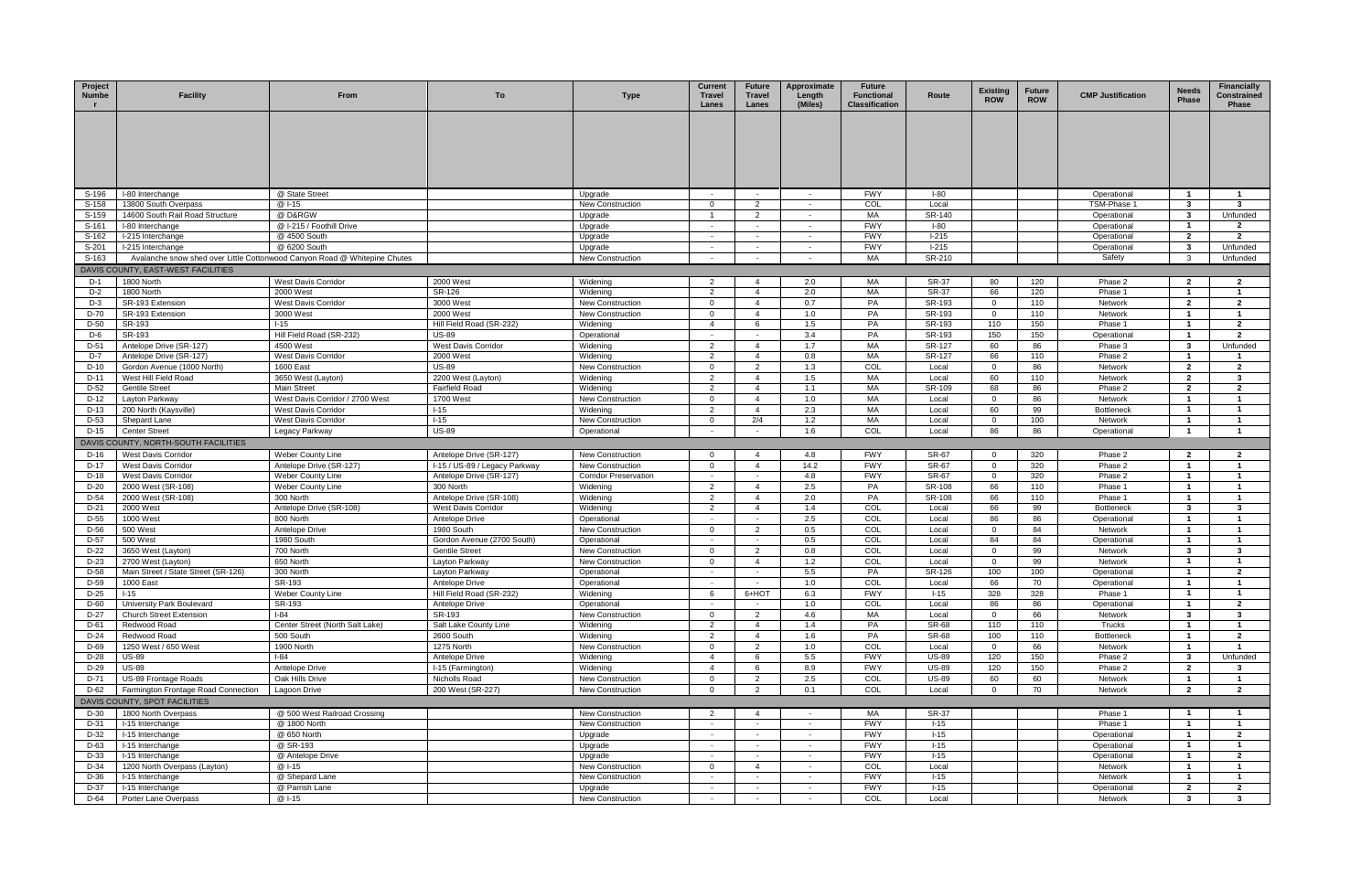| Project<br>Numbe | <b>Facility</b>                                                      | From                                             | To                                          | <b>Type</b>                                      | <b>Current</b><br><b>Travel</b><br>Lanes | <b>Future</b><br>Travel<br>Lanes | Approximate<br>Length<br>(Miles) | <b>Future</b><br><b>Functional</b><br><b>Classification</b> | Route                 | <b>Existing</b><br><b>ROW</b> | <b>Future</b><br><b>ROW</b> | <b>CMP Justification</b>                    | <b>Needs</b><br><b>Phase</b>   | <b>Financially</b><br>Constrained<br><b>Phase</b> |
|------------------|----------------------------------------------------------------------|--------------------------------------------------|---------------------------------------------|--------------------------------------------------|------------------------------------------|----------------------------------|----------------------------------|-------------------------------------------------------------|-----------------------|-------------------------------|-----------------------------|---------------------------------------------|--------------------------------|---------------------------------------------------|
|                  |                                                                      |                                                  |                                             |                                                  |                                          |                                  |                                  |                                                             |                       |                               |                             |                                             |                                |                                                   |
|                  |                                                                      |                                                  |                                             |                                                  |                                          |                                  |                                  |                                                             |                       |                               |                             |                                             |                                |                                                   |
|                  |                                                                      |                                                  |                                             |                                                  |                                          |                                  |                                  |                                                             |                       |                               |                             |                                             |                                |                                                   |
| D-38             | I-15 Interchange                                                     | @ 500 West                                       |                                             | Upgrade                                          | $\sim$                                   | $\sim$                           | $\sim$                           | <b>FWY</b>                                                  | $1 - 15$              |                               |                             | Operational                                 | $\mathbf{3}$                   | Unfunded                                          |
| D-65             | 500 South                                                            | @ 800 West Railroad Crossing                     |                                             | <b>New Construction</b>                          | $\sim$                                   | $\sim$                           | $\sim$                           | MA                                                          | Local                 |                               |                             | Operational, Safety                         | $\overline{1}$                 | $\overline{2}$                                    |
| D-41<br>D-42     | 2600 South / 1100 North<br>Legacy Parkway Interchange                | @ 1050 West Railroad Crossing<br>@ Center Street |                                             | <b>New Construction</b>                          | $\sim$<br>$\sim$                         |                                  | $\sim$<br>$\sim$                 | MA<br><b>FWY</b>                                            | Local<br><b>SR-67</b> |                               |                             | Operational, Safety<br>Operational, Network | $\mathbf{1}$<br>$\mathbf{3}$   | $\overline{2}$<br>Unfunded                        |
| D-66             | <b>Center Street</b>                                                 | @ 300 West Railroad Crossing                     |                                             | <b>New Construction</b><br>New Construction      | $\sim$                                   | $\sim$                           | $\sim$                           | COL                                                         | Local                 |                               |                             | Operational, Safety                         | -1                             | $\overline{2}$                                    |
| D-43             | I-215 Interchange                                                    | @ Legacy Parkway                                 |                                             | Upgrade                                          | $\sim$                                   | $\sim$                           | $\sim$                           | <b>FWY</b>                                                  | $1-215$               |                               |                             | Operational                                 | $\mathbf{3}$                   | Unfunded                                          |
| D-67             | I-215 Interchange                                                    | @ Redwood Road                                   |                                             | Upgrade                                          | $\sim$ $-$                               | $\sim$                           | $\sim$                           | <b>FWY</b>                                                  | $1-215$               |                               |                             | Operational                                 | $\overline{1}$                 | $\overline{1}$                                    |
| D-44             | I-215 Interchange                                                    | @ I-15 / US-89                                   |                                             | Upgrade                                          | $\sim$                                   |                                  | $\sim$                           | <b>FWY</b>                                                  | $1-215$               |                               |                             | Operational                                 | 3                              | Unfunded                                          |
| D-68             | I-215 Interchange                                                    | @ I-15 / US-89                                   |                                             | Intermediate Interchange<br>Improvements         |                                          |                                  |                                  | <b>FWY</b>                                                  | $1-215$               |                               |                             | Operational                                 |                                | $\mathbf{2}$                                      |
| D-45             | US-89 Interchange                                                    | @ Antelope Drive                                 |                                             | New Construction                                 | $\sim$                                   | $\sim$                           | $\sim$                           | <b>FWY</b>                                                  | <b>US-89</b>          |                               |                             | Phase 2                                     | $\overline{2}$                 | $\overline{2}$                                    |
| D-46             | US-89 Interchange                                                    | @ Gordon Avenue                                  |                                             | <b>New Construction</b>                          | $\sim$                                   |                                  | $\sim$                           | <b>FWY</b>                                                  | <b>US-89</b>          |                               |                             | Phase 2                                     | $\mathbf{2}$                   | $\overline{2}$                                    |
| D-47             | US-89 Interchange                                                    | @ Oak Hills Drive (SR-109)                       |                                             | <b>New Construction</b>                          | $\sim$                                   |                                  | <b>College</b>                   | <b>FWY</b>                                                  | <b>US-89</b>          |                               |                             | Phase 2                                     | $\mathbf{2}$                   | $\overline{2}$                                    |
| D-48<br>D-49     | US-89 Interchange                                                    | @ 400 North (Fruit Heights)<br>@ US-89           |                                             | <b>New Construction</b>                          | $\sim$<br>$\Omega$                       | 2                                | $\sim$                           | <b>FWY</b><br>COL                                           | <b>US-89</b><br>Local |                               |                             | Phase 2<br>Phase 2                          | $\overline{\mathbf{1}}$<br>-1  | $\mathbf{1}$                                      |
|                  | Nicholl's Road Overpass<br>WEBER COUNTY, EAST-WEST FACILITIES        |                                                  |                                             | <b>New Construction</b>                          |                                          |                                  |                                  |                                                             |                       |                               |                             |                                             |                                |                                                   |
| $W-1$            | Skyline Drive (North)                                                | <b>US-89</b>                                     | 450 East                                    | <b>New Construction</b>                          |                                          |                                  | 3.2                              | COL                                                         | Local                 | $\Omega$                      | 86                          | Network                                     |                                |                                                   |
| W-2              | Skyline Drive (North)                                                | 450 East                                         | 2600 North                                  | New Construction                                 | $\overline{0}$                           | 2                                | 3.1                              | COL                                                         | Local                 | $\overline{0}$                | 86                          | Network                                     | $\mathbf{2}$                   | $\overline{2}$                                    |
| W-45             | 2700 North                                                           | 4200 West                                        | $1 - 15$                                    | Operational                                      | $\sim$                                   | $\sim$                           | 3.2                              | MA                                                          | SR-134                | 80                            | 80                          | Operational                                 | $\overline{1}$                 | $\overline{2}$                                    |
| W-67             | 2700 North                                                           | $1 - 15$                                         | <b>US-89</b>                                | Widening                                         | $\overline{4}$                           | -6                               | 0.9                              | PA                                                          | SR-134                | 106                           | 106                         | Phase 2                                     | -1                             | $\mathbf{1}$                                      |
| W-46             | 2550 North                                                           | <b>US-89</b>                                     | Washington Boulevard / 400 East             | Operational                                      | $\sim$                                   | $\sim$                           | 1.7                              | COL                                                         | Local                 | 86                            | 86                          | Operational                                 | $\overline{1}$                 | $\overline{1}$                                    |
| $W-3$            | 1700 North                                                           | <b>US-89</b>                                     | Washington Boulevard / 400 East             | <b>New Construction</b>                          | $\overline{0}$                           | 2                                | 1.1                              | COL                                                         | Local                 | $\mathbf 0$                   | 66                          | Network                                     | $\mathbf{2}$                   | $\overline{2}$                                    |
| $W-4$<br>W-47    | Larsen Lane<br>Pioneer Road (400 North)                              | US-89 / Wall Avenue<br>4700 West                 | Washington Boulevard / 400 East<br>$1 - 15$ | Widening<br>Operational                          | $\overline{2}$<br>$\sim$                 | $\sim$                           | 0.5<br>3.9                       | MA<br>COL                                                   | Local<br>Local        | 66<br>88                      | 89<br>88                    | Phase '<br>Operational                      | -1                             | $\overline{2}$                                    |
| W-5              | Pioneer Road (400 North)                                             | $1 - 15$                                         | 1200 West                                   | Re-stripe                                        | 2                                        | $\overline{4}$                   | 0.9                              | COL                                                         | Local                 | 110                           | 110                         | Operational                                 | $\mathbf{1}$                   | $\overline{1}$                                    |
| W-48             | <b>North Street</b>                                                  | 530 West                                         | Monroe Boulevard                            | Operational                                      | $\sim$                                   | $\sim$                           | 1.6                              | COL                                                         | Local                 | 70                            | 70                          | Operational                                 | -1                             | $\overline{1}$                                    |
| W-49             | 1200 South                                                           | 11000 West                                       | West Weber Corridor                         | Operational                                      | $\sim$                                   |                                  | 4.9                              | PA                                                          | Local                 | 110                           | 110                         | Operational                                 | $\mathbf{1}$                   | $\mathbf{1}$                                      |
| W-6              | 1200 South                                                           | West Weber Corridor                              | 4700 West                                   | Widening                                         | 2                                        | $\overline{4}$                   | 2.3                              | PA                                                          | Local                 | 76                            | 110                         | Trucks                                      | $\overline{1}$                 | $\overline{\mathbf{1}}$                           |
| $W-7$            | 1200 South (SR-39)                                                   | 4700 West                                        | $I-15$                                      | Widening                                         | 2                                        |                                  | 4.0                              | PA                                                          | SR-39                 | 76                            | 110                         | Phase 2                                     |                                |                                                   |
| W-50             | 17th Street                                                          | 1200 West                                        | Wall Avenue                                 | Operational                                      | $\overline{2}$                           | 2                                | 1.6                              | COL                                                         | Local                 | 70                            | 70                          | Operational                                 | -1                             |                                                   |
| W-8<br>W-9       | 20th Street<br>21st Street                                           | <b>Wall Avenue</b><br><b>Wall Avenue</b>         | Harrison Boulevard<br>Adams Avenue          | Operational<br>Operational                       | $\sim$<br>$\sim$                         | $\sim$                           | 1.6<br>0.6                       | MA<br>МA                                                    | Local<br>Local        | 86<br>86                      | 86<br>86                    | Operational<br>Operational                  | $\overline{1}$<br>-1           | $\overline{1}$<br>-1                              |
| W-10             | 24th Street                                                          | $1 - 15$                                         | Lincoln Avenue                              | Widening                                         | 2                                        | $\overline{4}$                   | 1.6                              | MA                                                          | SR-53                 | 86                            | 110                         | Phase 2                                     | $\mathbf{2}$                   | $\overline{2}$                                    |
| W-51             | 2550 South                                                           | 4700 West                                        | $1 - 15$                                    | Operational                                      | $\overline{2}$                           | 2                                | 4.6                              | COL                                                         | Local                 | 89                            | 89                          | Operational                                 | $\mathbf{1}$                   | $\mathbf{1}$                                      |
| W-52             | 3300 South                                                           | 4700 West                                        | <b>Midland Drive</b>                        | Operational                                      | 2                                        | $\mathcal{P}$                    | 3.4                              | COL                                                         | Local                 | 86                            | 86                          | Operational                                 |                                |                                                   |
| W-13             | 4000 South (SR-37)                                                   | West Weber Corridor                              | Midland Drive                               | Widening                                         | $\overline{2}$                           |                                  | 2.8                              | MA                                                          | SR-37                 | 86                            | 110                         | Phase 2                                     |                                |                                                   |
| W-53             | 4000 South (SR-37)                                                   | <b>Midland Drive</b>                             | 1900 West (SR-126)                          | Operational                                      | $\sim$                                   |                                  | 1.2                              | <b>MA</b>                                                   | SR-37                 | 110                           | 110                         | Operational                                 | $\overline{1}$                 | $\mathbf{1}$                                      |
| W-12<br>W-15     | <b>Country Hills Drive</b><br>4400 South                             | Adams Avenue<br>1900 West (SR-126)               | <b>Gramercy Avenue</b><br>700 West          | Widening<br>Operational                          | $\overline{2}$<br>$\sim$                 | 4                                | 0.6<br>1.6                       | МA<br>COL                                                   | Local<br>Local        | 66<br>110                     | 99<br>110                   | Phase 1<br>Operational                      | $\mathbf{1}$<br>$\mathbf{1}$   | $\mathbf{1}$<br>$\mathbf{1}$                      |
| W-17             | 5600 South / 5500 South                                              | West Weber Corridor                              | 3500 West                                   | Widening                                         | 2                                        | $\overline{4}$                   | 2.1                              | PA                                                          | SR-97                 | 66                            | 86                          | Phase 2                                     | $\mathbf{2}$                   | $\overline{2}$                                    |
| W-18             | 5600 South                                                           | 3500 West                                        | 1900 West (SR-126)                          | Widening                                         | $\overline{2}$                           |                                  | 2.0                              | PA                                                          | SR-97                 | 66                            | 86                          | Phase 1                                     | $\mathbf{2}$                   | $\mathbf{2}$                                      |
| W-54             | 5600 South                                                           | 1900 West (SR-126)                               | $1 - 15$                                    | Widening                                         | 5                                        |                                  | 0.2                              | PA                                                          | SR-97                 | 106                           | 106                         | Phase 1                                     | -1                             |                                                   |
| W-55             | Falcon Hill Road Connector                                           | $1 - 15$                                         | 1150 West                                   | <b>New Construction</b>                          | $\overline{0}$                           | 2                                | 2.4                              | COL                                                         | Local                 | $\mathbf 0$                   | 86                          | Network                                     | $\mathbf{3}$                   | $\mathbf{3}$                                      |
|                  | WEBER COUNTY, NORTH-SOUTH FACILITIES                                 |                                                  |                                             |                                                  |                                          |                                  |                                  |                                                             |                       |                               |                             |                                             |                                |                                                   |
| W-19             | West Weber Corridor                                                  | $I-15$ (North)                                   | 4000 South                                  | <b>Corridor Preservation</b>                     |                                          |                                  | 14.8                             | <b>FWY</b>                                                  | SR-67                 | $\overline{0}$                | 220                         | <b>ROW</b>                                  | $\overline{1}$                 |                                                   |
| W-20<br>W-21     | West Weber Corridor<br>West Weber Corridor                           | 4000 South<br>4000 South                         | Davis County Line<br>5500 South             | <b>Corridor Preservation</b><br>New Construction | $\sim$<br>$\overline{0}$                 | $\overline{4}$                   | 2.7<br>1.8                       | <b>FWY</b><br><b>FWY</b>                                    | SR-67<br><b>SR-67</b> | $\mathbf 0$<br>$\overline{0}$ | 220<br>220                  | <b>ROW</b><br>Phase 2                       | $\overline{1}$<br>$\mathbf{2}$ | $\blacksquare$<br>Unfunded                        |
| W-22             | West Weber Corridor                                                  | 5500 South                                       | Davis County Line                           | New Construction                                 | $\Omega$                                 | $\overline{4}$                   | 1.0                              | <b>FWY</b>                                                  | SR-67                 | $\Omega$                      | 220                         | Phase 2                                     | $\overline{2}$                 | $\overline{2}$                                    |
| W-24             | 4700 West                                                            | 4600 South                                       | 4800 South                                  | New Construction                                 | $\mathbf 0$                              | 2                                | 0.3                              | COL                                                         | Local                 | $\overline{0}$                | 110                         | Network                                     | $\overline{1}$                 | $\mathbf{1}$                                      |
| W-66             | 4700 West                                                            | 4800 South                                       | 5500 South                                  | Operational                                      | $\sim$                                   | $\sim$                           | 0.9                              | COL                                                         | Local                 | 66                            | 66                          | Operational                                 | $\overline{1}$                 |                                                   |
| W-25             | 3500 West                                                            | 1200 South                                       | <b>Midland Drive</b>                        | Operational                                      | $\sim$                                   | $\sim$                           | 4.6                              | COL                                                         | Local                 | 110                           | 110                         | Operational                                 | $\overline{1}$                 | $\overline{2}$                                    |
| W-56             | Midland Drive (SR-108)                                               | $1 - 15$                                         | 1900 West (SR-126)                          | New Construction                                 | $\overline{0}$                           | 4                                | 1.4                              | МA                                                          | Local                 | $\overline{0}$                | 86                          | Phase 2                                     | $\overline{1}$                 | $\overline{1}$                                    |
| W-14             | Midland Drive (SR-108)                                               | 1900 West (SR-126)                               | Hinkley Drive (SR-79)                       | Widening                                         | $\overline{2}$<br>2                      | $\overline{4}$<br>$\overline{4}$ | 0.9<br>2.5                       | PA<br>PA                                                    | SR-108<br>SR-108      | 66                            | 110                         | Phase 2                                     | $\mathbf{2}$<br>$\mathbf{1}$   | $\overline{2}$                                    |
| W-26<br>W-27     | 3500 West / Midland Drive (SR-108)<br>1900 West / 2000 West (SR-126) | 4275 South<br>2700 North                         | Davis County Line<br>1200 South             | Widening<br>Widening                             | $\overline{2}$                           | -4                               | 4.3                              | PA                                                          | SR-126                | 66<br>66                      | 110<br>150                  | Phase 1<br>Phase 2                          | $\mathbf{2}$                   | Unfunded                                          |
| W-28             | 1900 West (SR-126)                                                   | Riverdale Road                                   | 5600 South                                  | Widening                                         | $\overline{4}$                           | -6                               | 0.4                              | PA                                                          | SR-126                | 100                           | 150                         | Phase 2                                     | $\overline{1}$                 |                                                   |
| W-29             | $1 - 15$                                                             | <b>Box Elder County Line</b>                     | 2700 North                                  | Widening                                         | $\overline{4}$                           | -6                               | 2.4                              | <b>FWY</b>                                                  | $1 - 15$              | 328                           | 328                         | Phase 1                                     | $\overline{1}$                 | $\overline{1}$                                    |